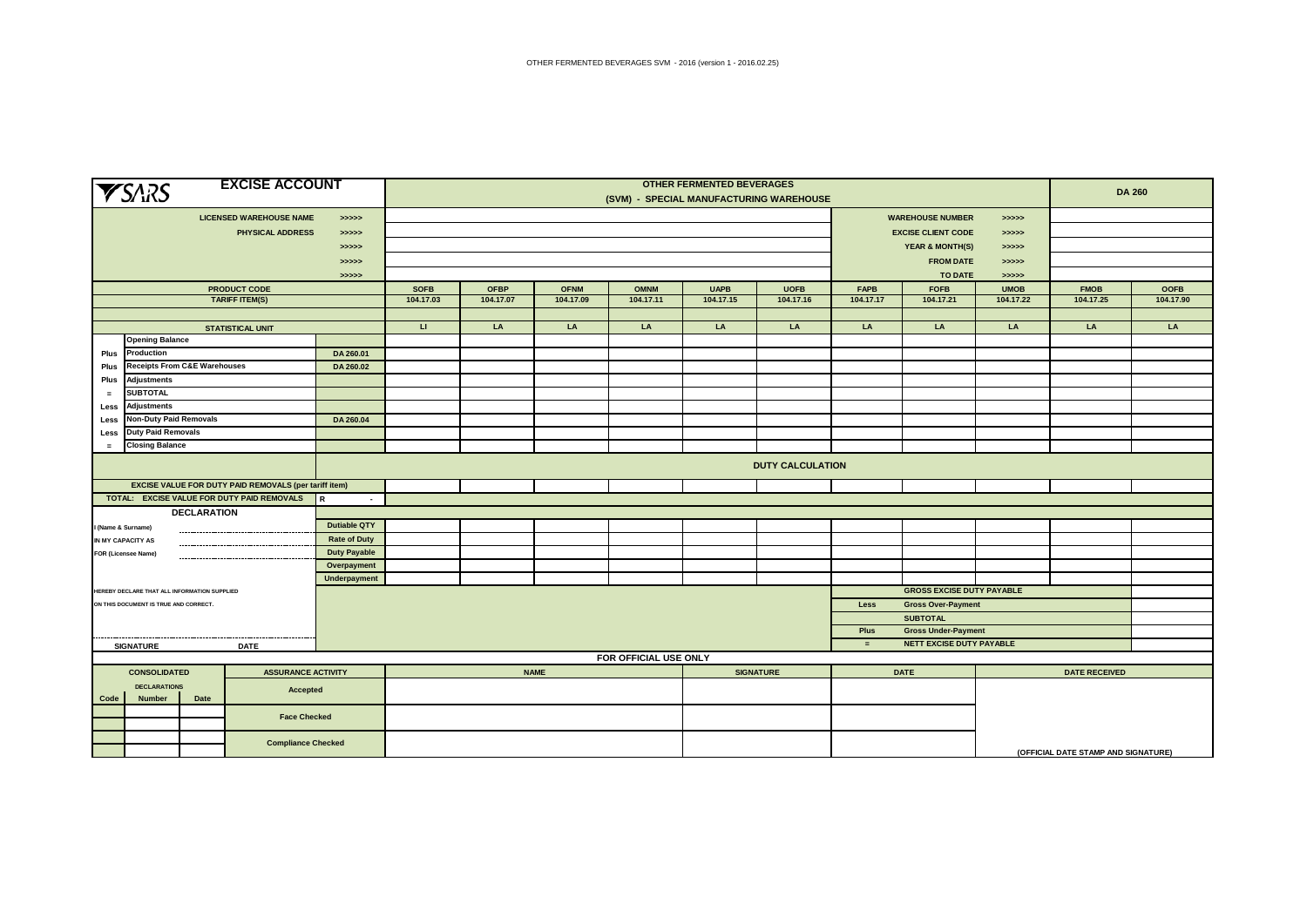|             | <b>EXCISE ACCOUNT SCHEDULE</b>                 |                        | <b>OTHER FERMENTED BEVERAGES</b> |                                         |             |             |             |                  |             |                            |             | DA 260.01   |             |
|-------------|------------------------------------------------|------------------------|----------------------------------|-----------------------------------------|-------------|-------------|-------------|------------------|-------------|----------------------------|-------------|-------------|-------------|
|             | <b>PRODUCTION</b>                              |                        |                                  | (SVM) - SPECIAL MANUFACTURING WAREHOUSE |             |             |             |                  |             |                            |             |             |             |
|             | LICENSED WAREHOUSE NAME >>>>>                  |                        |                                  |                                         |             |             |             |                  |             | <b>WAREHOUSE NUMBER</b>    |             |             |             |
|             |                                                | PHYSICAL ADDRESS >>>>> |                                  |                                         |             |             |             |                  |             | <b>EXCISE CLIENT CODE</b>  | > >> > >    |             |             |
|             |                                                | > >> > > >             |                                  |                                         |             |             |             |                  |             | <b>YEAR &amp; MONTH(S)</b> | >>>>>       |             |             |
|             |                                                | > >> > > >             |                                  |                                         |             |             |             | <b>FROM DATE</b> | >>>>>       |                            |             |             |             |
|             |                                                | > >> > > >             |                                  | <b>TO DATE</b>                          |             |             |             |                  |             |                            |             |             |             |
|             | <b>PRODUCT CODE</b>                            |                        | <b>SOFB</b>                      | <b>OFBP</b>                             | <b>OFNM</b> | <b>OMNM</b> | <b>UAPB</b> | <b>UOFB</b>      | <b>FAPB</b> | <b>FOFB</b>                | <b>UMOB</b> | <b>FMOB</b> | <b>OOFB</b> |
|             | <b>TARIFF ITEM(S)</b>                          |                        | 104.17.03                        | 104.17.07                               | 104.17.09   | 104.17.11   | 104.17.15   | 104.17.16        | 104.17.17   | 104.17.21                  | 104.17.22   | 104.17.25   | 104.17.90   |
|             |                                                |                        |                                  |                                         |             |             |             |                  |             |                            |             |             |             |
|             | <b>STATISTICAL UNIT</b>                        |                        | $\sqcup$                         | LA                                      | LA          | LA          | LA          | LA               | LA          | LA                         | LA          | LA          | LA          |
|             | <b>SUPPORTING DOCUMENTS</b>                    |                        |                                  |                                         |             |             |             |                  |             |                            |             |             |             |
|             | (Official Declarations / Commercial Documents) |                        |                                  |                                         |             |             |             |                  |             |                            |             |             |             |
| <b>TYPE</b> | <b>NUMBER</b>                                  | <b>DATE</b>            |                                  |                                         |             |             |             |                  |             |                            |             |             |             |
|             | BROUGHT FORWARD FROM PREVIOUS DA 260.01        |                        |                                  |                                         |             |             |             |                  |             |                            |             |             |             |
|             |                                                |                        |                                  |                                         |             |             |             |                  |             |                            |             |             |             |
|             |                                                |                        |                                  |                                         |             |             |             |                  |             |                            |             |             |             |
|             |                                                |                        |                                  |                                         |             |             |             |                  |             |                            |             |             |             |
|             |                                                |                        |                                  |                                         |             |             |             |                  |             |                            |             |             |             |
|             |                                                |                        |                                  |                                         |             |             |             |                  |             |                            |             |             |             |
|             |                                                |                        |                                  |                                         |             |             |             |                  |             |                            |             |             |             |
|             |                                                |                        |                                  |                                         |             |             |             |                  |             |                            |             |             |             |
|             |                                                |                        |                                  |                                         |             |             |             |                  |             |                            |             |             |             |
|             |                                                |                        |                                  |                                         |             |             |             |                  |             |                            |             |             |             |
|             |                                                |                        |                                  |                                         |             |             |             |                  |             |                            |             |             |             |
|             |                                                |                        |                                  |                                         |             |             |             |                  |             |                            |             |             |             |
|             |                                                |                        |                                  |                                         |             |             |             |                  |             |                            |             |             |             |
|             |                                                |                        |                                  |                                         |             |             |             |                  |             |                            |             |             |             |
|             |                                                |                        |                                  |                                         |             |             |             |                  |             |                            |             |             |             |
|             |                                                |                        |                                  |                                         |             |             |             |                  |             |                            |             |             |             |
|             |                                                |                        |                                  |                                         |             |             |             |                  |             |                            |             |             |             |
|             |                                                |                        |                                  |                                         |             |             |             |                  |             |                            |             |             |             |
|             |                                                |                        |                                  |                                         |             |             |             |                  |             |                            |             |             |             |
|             |                                                |                        |                                  |                                         |             |             |             |                  |             |                            |             |             |             |
|             | SUBTOTALS CARRIED FORWARD TO NEXT DA 260.01    |                        |                                  |                                         |             |             |             |                  |             |                            |             |             |             |
|             | <b>GRAND TOTALS CARRIED FORWARD TO DA 260</b>  |                        |                                  |                                         |             |             |             |                  |             |                            |             |             |             |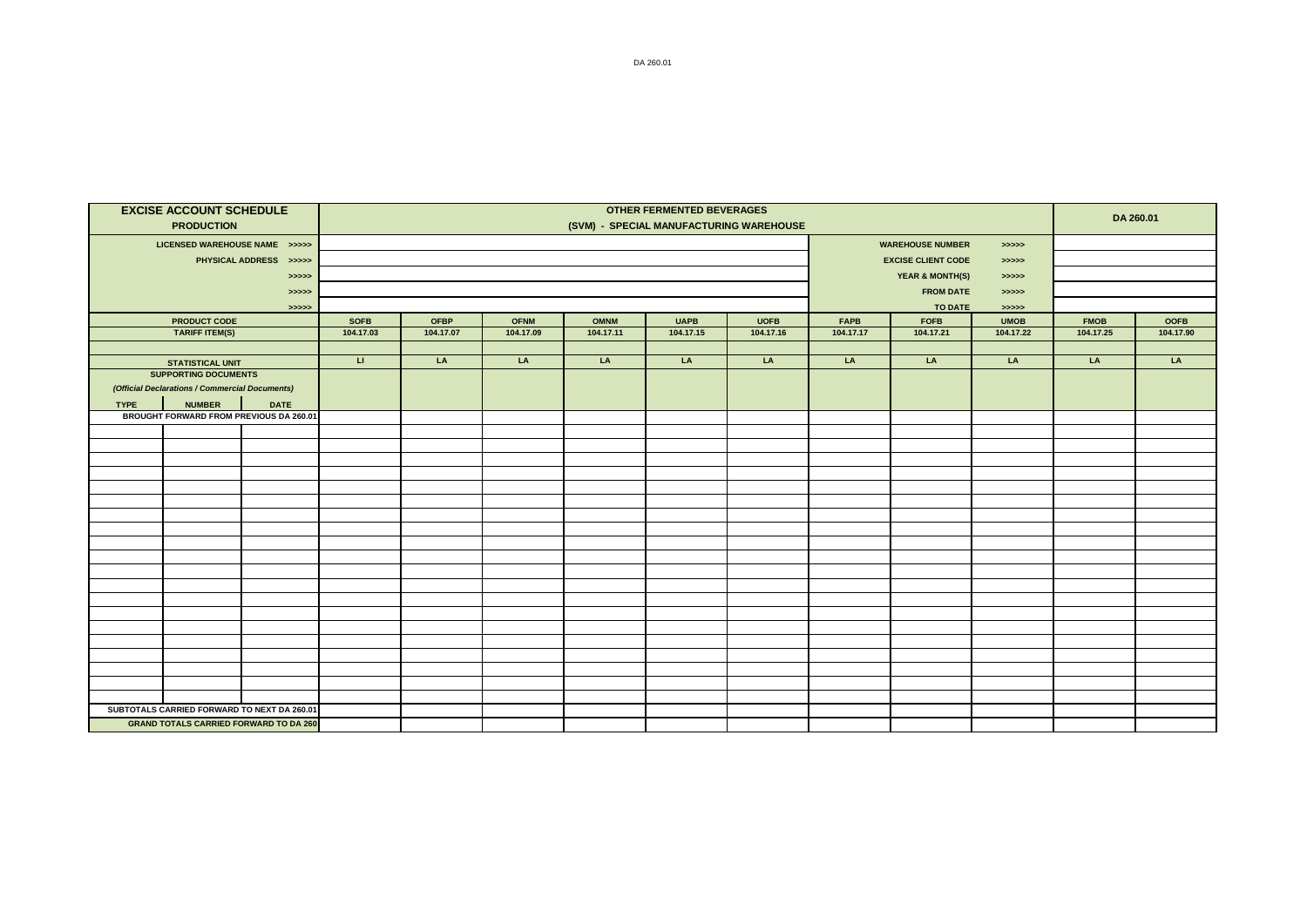|             | <b>EXCISE ACCOUNT SCHEDULE</b><br><b>RECEIPTS FROM C&amp;E WAREHOUSES</b> |                        | <b>OTHER FERMENTED BEVERAGES</b><br>(SVM) - SPECIAL MANUFACTURING WAREHOUSE |                                     |                          |                          |                          |                          |                          |                            |                          |                          | DA 260.02                |  |
|-------------|---------------------------------------------------------------------------|------------------------|-----------------------------------------------------------------------------|-------------------------------------|--------------------------|--------------------------|--------------------------|--------------------------|--------------------------|----------------------------|--------------------------|--------------------------|--------------------------|--|
|             | LICENSED WAREHOUSE NAME >>>>>                                             |                        |                                                                             | <b>WAREHOUSE NUMBER</b><br>> >> > > |                          |                          |                          |                          |                          |                            |                          |                          |                          |  |
|             |                                                                           | PHYSICAL ADDRESS >>>>> |                                                                             |                                     |                          |                          |                          |                          |                          | <b>EXCISE CLIENT CODE</b>  |                          |                          |                          |  |
|             |                                                                           |                        |                                                                             |                                     |                          |                          |                          |                          |                          |                            | > >> > >                 |                          |                          |  |
|             |                                                                           | > >> > > >             |                                                                             |                                     |                          |                          |                          |                          |                          | <b>YEAR &amp; MONTH(S)</b> | >>>>><br>>>>>>           |                          |                          |  |
|             |                                                                           | > >> > > >             |                                                                             |                                     |                          |                          |                          |                          |                          | <b>FROM DATE</b>           |                          |                          |                          |  |
|             |                                                                           | > >> > > >             |                                                                             |                                     |                          |                          |                          |                          |                          | <b>TO DATE</b>             | > >> > >                 |                          |                          |  |
|             | <b>PRODUCT CODE</b><br><b>TARIFF ITEM(S)</b>                              |                        | <b>SOFB</b><br>104.17.03                                                    | <b>OFBP</b><br>104.17.07            | <b>OFNM</b><br>104.17.09 | <b>OMNM</b><br>104.17.11 | <b>UAPB</b><br>104.17.15 | <b>UOFB</b><br>104.17.16 | <b>FAPB</b><br>104.17.17 | <b>FOFB</b><br>104.17.21   | <b>UMOB</b><br>104.17.22 | <b>FMOB</b><br>104.17.25 | <b>OOFB</b><br>104.17.90 |  |
|             |                                                                           |                        |                                                                             |                                     |                          |                          |                          |                          |                          |                            |                          |                          |                          |  |
|             | <b>STATISTICAL UNIT</b>                                                   |                        | $\sqcup$                                                                    | LA                                  | LA                       | LA                       | LA                       | LA                       | LA                       | LA                         | LA                       | LA                       | LA                       |  |
|             | <b>SUPPORTING DOCUMENTS</b>                                               |                        |                                                                             |                                     |                          |                          |                          |                          |                          |                            |                          |                          |                          |  |
|             | (Official Declarations / Commercial Documents)                            |                        |                                                                             |                                     |                          |                          |                          |                          |                          |                            |                          |                          |                          |  |
| <b>TYPE</b> | <b>NUMBER</b>                                                             | <b>DATE</b>            |                                                                             |                                     |                          |                          |                          |                          |                          |                            |                          |                          |                          |  |
|             | TOTALS BROUGHT FORWARD FROM PREVIOUS DA 260.02                            |                        |                                                                             |                                     |                          |                          |                          |                          |                          |                            |                          |                          |                          |  |
|             |                                                                           |                        |                                                                             |                                     |                          |                          |                          |                          |                          |                            |                          |                          |                          |  |
|             |                                                                           |                        |                                                                             |                                     |                          |                          |                          |                          |                          |                            |                          |                          |                          |  |
|             |                                                                           |                        |                                                                             |                                     |                          |                          |                          |                          |                          |                            |                          |                          |                          |  |
|             |                                                                           |                        |                                                                             |                                     |                          |                          |                          |                          |                          |                            |                          |                          |                          |  |
|             |                                                                           |                        |                                                                             |                                     |                          |                          |                          |                          |                          |                            |                          |                          |                          |  |
|             |                                                                           |                        |                                                                             |                                     |                          |                          |                          |                          |                          |                            |                          |                          |                          |  |
|             |                                                                           |                        |                                                                             |                                     |                          |                          |                          |                          |                          |                            |                          |                          |                          |  |
|             |                                                                           |                        |                                                                             |                                     |                          |                          |                          |                          |                          |                            |                          |                          |                          |  |
|             |                                                                           |                        |                                                                             |                                     |                          |                          |                          |                          |                          |                            |                          |                          |                          |  |
|             |                                                                           |                        |                                                                             |                                     |                          |                          |                          |                          |                          |                            |                          |                          |                          |  |
|             |                                                                           |                        |                                                                             |                                     |                          |                          |                          |                          |                          |                            |                          |                          |                          |  |
|             |                                                                           |                        |                                                                             |                                     |                          |                          |                          |                          |                          |                            |                          |                          |                          |  |
|             |                                                                           |                        |                                                                             |                                     |                          |                          |                          |                          |                          |                            |                          |                          |                          |  |
|             |                                                                           |                        |                                                                             |                                     |                          |                          |                          |                          |                          |                            |                          |                          |                          |  |
|             |                                                                           |                        |                                                                             |                                     |                          |                          |                          |                          |                          |                            |                          |                          |                          |  |
|             |                                                                           |                        |                                                                             |                                     |                          |                          |                          |                          |                          |                            |                          |                          |                          |  |
|             |                                                                           |                        |                                                                             |                                     |                          |                          |                          |                          |                          |                            |                          |                          |                          |  |
|             |                                                                           |                        |                                                                             |                                     |                          |                          |                          |                          |                          |                            |                          |                          |                          |  |
|             |                                                                           |                        |                                                                             |                                     |                          |                          |                          |                          |                          |                            |                          |                          |                          |  |
|             | SUBTOTALS CARRIED FORWARD TO NEXT DA 260.02                               |                        |                                                                             |                                     |                          |                          |                          |                          |                          |                            |                          |                          |                          |  |
|             | <b>GRAND TOTALS CARRIED FORWARD TO DA 260</b>                             |                        |                                                                             |                                     |                          |                          |                          |                          |                          |                            |                          |                          |                          |  |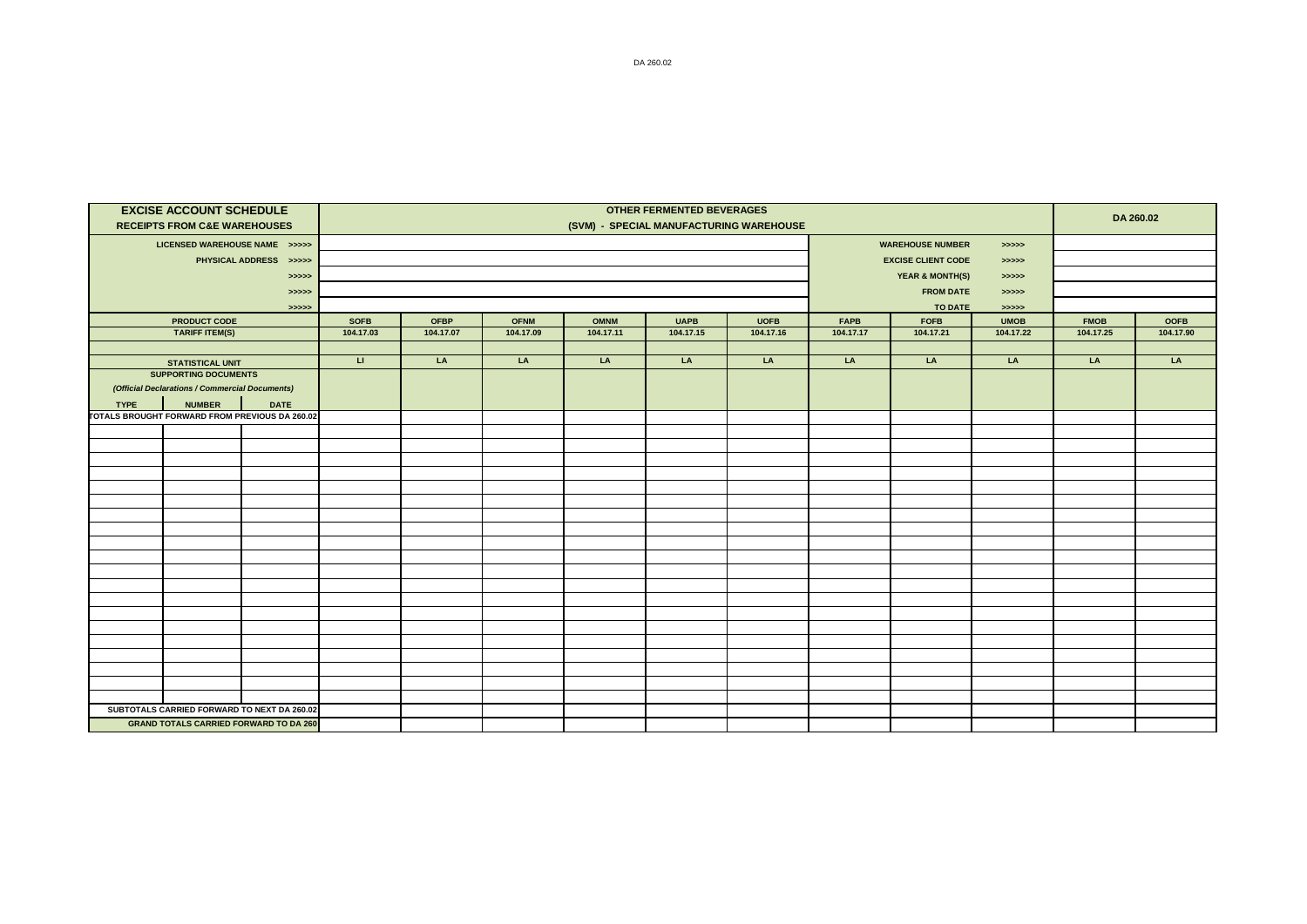| <b>EXCISE ACCOUNT SCHEDULE</b>                                                               |                         |                               |             | <b>OTHER FERMENTED BEVERAGES</b> |                                         |             |             |             |             |                                  |                            |             |             | DA 260.04   |  |
|----------------------------------------------------------------------------------------------|-------------------------|-------------------------------|-------------|----------------------------------|-----------------------------------------|-------------|-------------|-------------|-------------|----------------------------------|----------------------------|-------------|-------------|-------------|--|
| SUMMARY OF NON-DUTY PAID REMOVALS                                                            |                         |                               |             |                                  | (SVM) - SPECIAL MANUFACTURING WAREHOUSE |             |             |             |             |                                  |                            |             |             |             |  |
|                                                                                              |                         | LICENSED WAREHOUSE NAME >>>>> |             |                                  |                                         |             |             |             |             | <b>WAREHOUSE NUMBER</b><br>>>>>> |                            |             |             |             |  |
|                                                                                              |                         | PHYSICAL ADDRESS >>>>>        |             |                                  |                                         |             |             |             |             |                                  | <b>EXCISE CLIENT CODE</b>  | >>>>>       |             |             |  |
|                                                                                              |                         |                               | > >> > >    |                                  |                                         |             |             |             |             |                                  | <b>YEAR &amp; MONTH(S)</b> | >>>>>       |             |             |  |
|                                                                                              |                         |                               | >>>>>       |                                  |                                         |             |             |             |             |                                  | <b>FROM DATE</b>           | >>>>>       |             |             |  |
|                                                                                              |                         |                               | > >> > >    |                                  |                                         |             |             |             |             |                                  | TO DATE                    | > >> > >    |             |             |  |
|                                                                                              | <b>PRODUCT CODE</b>     |                               |             | <b>SOFB</b>                      | <b>OFBP</b>                             | <b>OFNM</b> | <b>OMNM</b> | <b>UAPB</b> | <b>UOFB</b> | <b>FAPB</b>                      | <b>FOFB</b>                | <b>UMOB</b> | <b>FMOB</b> | <b>OOFB</b> |  |
|                                                                                              | <b>TARIFF ITEM(S)</b>   |                               |             | 104.17.03                        | 104.17.07                               | 104.17.09   | 104.17.11   | 104.17.15   | 104.17.16   | 104.17.17                        | 104.17.21                  | 104.17.22   | 104.17.25   | 104.17.90   |  |
|                                                                                              |                         |                               |             |                                  |                                         |             |             |             |             |                                  |                            |             |             |             |  |
|                                                                                              | <b>STATISTICAL UNIT</b> |                               |             | $\mathbf{H}$                     | LA                                      | LA          | LA          | LA          | LA          | LA                               | LA                         | LA          | LA          | LA          |  |
|                                                                                              |                         | <b>SUPPORTING DOCUMENT</b>    |             |                                  |                                         |             |             |             |             |                                  |                            |             |             |             |  |
| <b>REBATED REMOVALS</b>                                                                      | <b>TYPE</b>             | <b>NUMBER</b>                 | <b>DATE</b> |                                  |                                         |             |             |             |             |                                  |                            |             |             |             |  |
| <b>SCHEDULE 6 REBATE ITEN</b>                                                                |                         |                               |             |                                  |                                         |             |             |             |             |                                  |                            |             |             |             |  |
|                                                                                              |                         |                               |             |                                  |                                         |             |             |             |             |                                  |                            |             |             |             |  |
|                                                                                              |                         |                               |             |                                  |                                         |             |             |             |             |                                  |                            |             |             |             |  |
|                                                                                              |                         |                               |             |                                  |                                         |             |             |             |             |                                  |                            |             |             |             |  |
|                                                                                              |                         |                               |             |                                  |                                         |             |             |             |             |                                  |                            |             |             |             |  |
|                                                                                              |                         |                               |             |                                  |                                         |             |             |             |             |                                  |                            |             |             |             |  |
|                                                                                              |                         |                               |             |                                  |                                         |             |             |             |             |                                  |                            |             |             |             |  |
|                                                                                              |                         |                               |             |                                  |                                         |             |             |             |             |                                  |                            |             |             |             |  |
|                                                                                              |                         |                               |             |                                  |                                         |             |             |             |             |                                  |                            |             |             |             |  |
| <b>REMOVAL TYPE:</b>                                                                         |                         |                               |             |                                  |                                         |             |             |             |             |                                  |                            |             |             |             |  |
| <b>BONDED REMOVALS TO RSA WAREHOUSES</b><br>Product Removed To C&E Warehouses Within The RSA |                         |                               |             |                                  |                                         |             |             |             |             |                                  |                            |             |             |             |  |
| <b>REMOVAL TYPE:</b>                                                                         |                         |                               |             |                                  |                                         |             |             |             |             |                                  |                            |             |             |             |  |
| <b>BONDED REMOVALS TO BLNS WAREHOUSES</b>                                                    |                         |                               |             |                                  |                                         |             |             |             |             |                                  |                            |             |             |             |  |
|                                                                                              |                         |                               |             |                                  |                                         |             |             |             |             |                                  |                            |             |             |             |  |
| Product Removed To C&E Warehouses Within BLNS<br><b>REMOVAL TYPE:</b>                        |                         |                               |             |                                  |                                         |             |             |             |             |                                  |                            |             |             |             |  |
| <b>EXPORT REMOVALS</b>                                                                       |                         |                               |             |                                  |                                         |             |             |             |             |                                  |                            |             |             |             |  |
| <b>Product Removed To Countries Outside The SACU</b>                                         |                         |                               |             |                                  |                                         |             |             |             |             |                                  |                            |             |             |             |  |
|                                                                                              |                         |                               |             |                                  |                                         |             |             |             |             |                                  |                            |             |             |             |  |
| <b>GRAND TOTALS CARRIED FORWARD TO DA 260</b>                                                |                         |                               |             |                                  |                                         |             |             |             |             |                                  |                            |             |             |             |  |